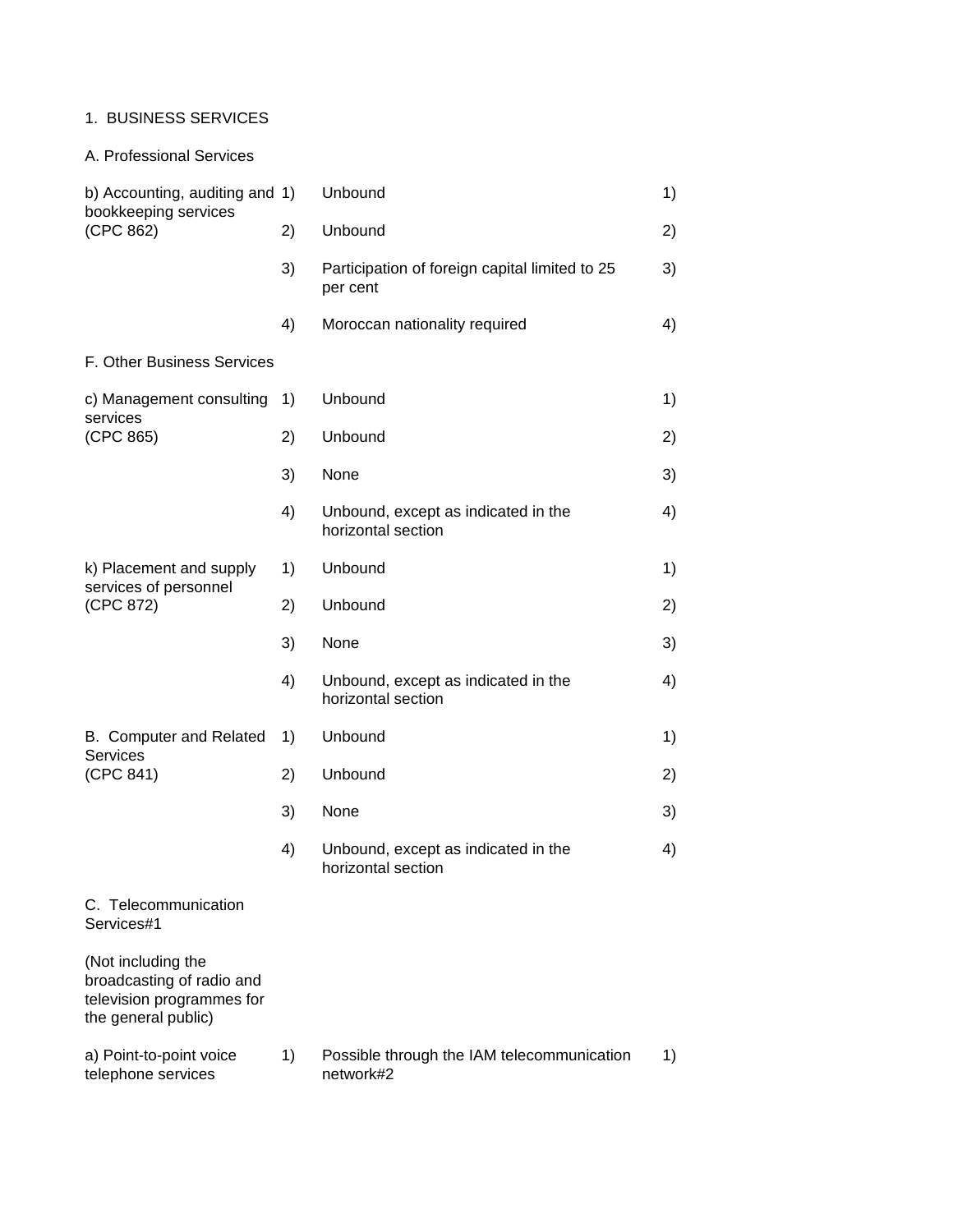| d) Telex services                                                              | 2) | None                                                                                                                                | 2) |
|--------------------------------------------------------------------------------|----|-------------------------------------------------------------------------------------------------------------------------------------|----|
| o) Integrated service data<br>network (ISDN)                                   | 3) | These services will remain an IAM<br>monopoly until 31 December 2001                                                                | 3) |
|                                                                                |    | Foreign participation in the capital of IAM:<br>unbound                                                                             |    |
|                                                                                | 4) | Unbound, except as indicated in the<br>horizontal section                                                                           | 4) |
| b) Packet-switched data<br>transmission services<br>o) Frame relaying services | 1) | Commercial presence required: only<br>operators that already have a commercial<br>presence may also offer services under<br>mode 1. | 1) |
|                                                                                | 2) | None                                                                                                                                | 2) |
|                                                                                | 3) | Subject to an establishment and operation<br>licence if the operator installs his own<br>transmission infrastructure                | 3) |
|                                                                                |    | Subject to declaration if transmission<br>capacity is leased to other operators                                                     |    |
|                                                                                | 4) | Unbound, except as indicated in the<br>horizontal section                                                                           | 4) |
| o) Mobile telephone<br>services<br>o) Paging services                          | 1) | Commercial presence required: only<br>operators that already have a commercial<br>presence may also offer services under<br>mode 1. | 1) |
|                                                                                |    |                                                                                                                                     |    |
| o) PCS (Personal<br><b>Communications Services)</b>                            | 2) | None                                                                                                                                | 2) |
| o) Mobile data transmission<br>services                                        | 3) | Reserved for operators selected by public<br>tendering procedure, in accordance with<br>ANRT specifications#3                       | 3) |
|                                                                                |    | Subject to an operating and establishment<br>licence                                                                                |    |
|                                                                                | 4) | Unbound, except as indicated in the<br>horizontal section                                                                           | 4) |
| g) Private leased circuit<br>services                                          | 1) | Commercial presence required: only<br>operators that already have a commercial<br>presence may also offer services under<br>mode 1. | 1) |
|                                                                                | 2) | Necessary utilization of available capacities<br>of existing public telecommunication<br>networks                                   | 2) |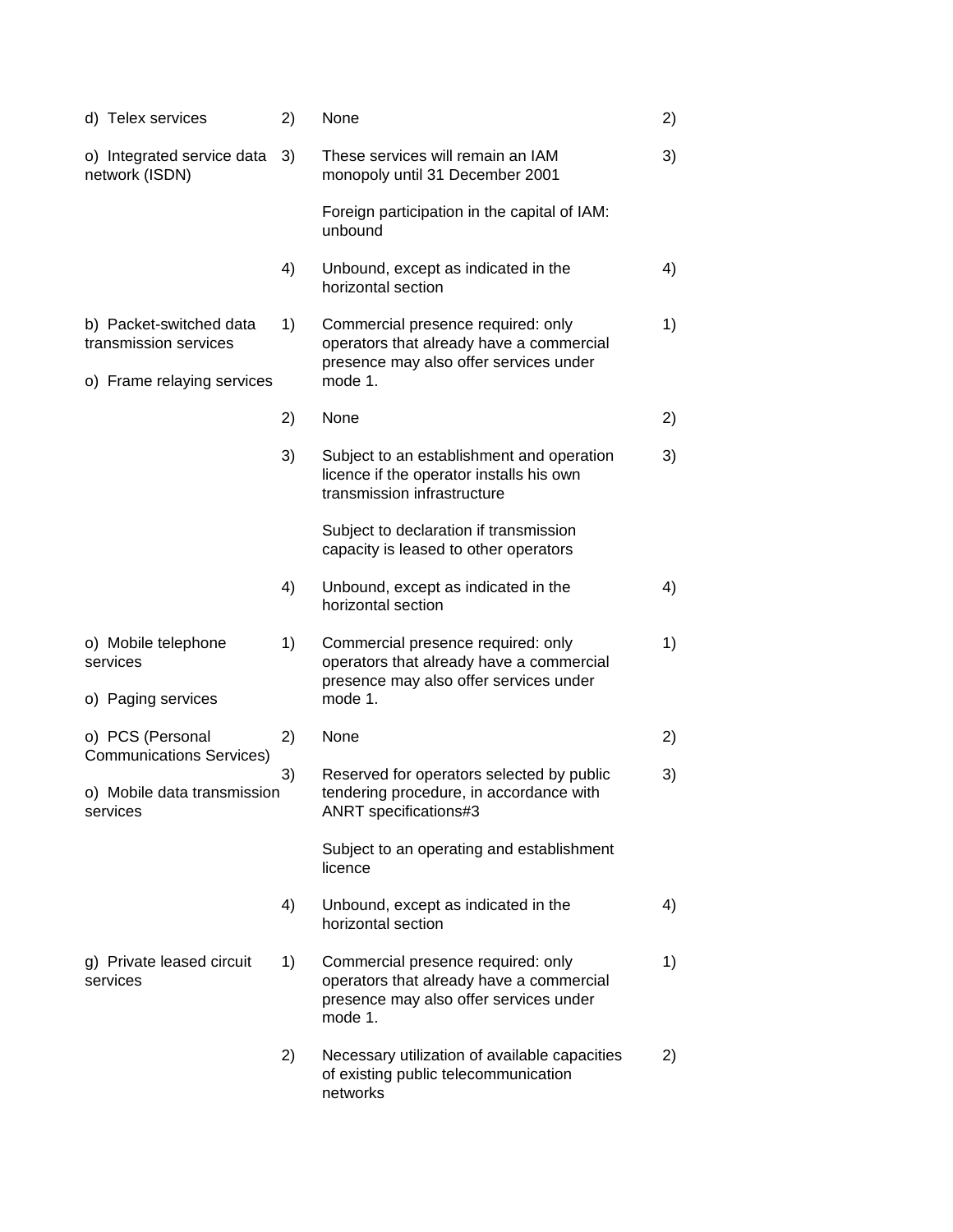|                                                                                                        |                             | 3) | None                                                                          | 3) |  |
|--------------------------------------------------------------------------------------------------------|-----------------------------|----|-------------------------------------------------------------------------------|----|--|
|                                                                                                        |                             | 4) | Unbound, except as indicated in the<br>horizontal commitments                 | 4) |  |
| Value-added services<br>(excluding telephone and                                                       |                             | 1) | None                                                                          | 1) |  |
| telex)<br>(CPC 7523)                                                                                   |                             | 2) | None                                                                          | 2) |  |
| - Electronic mail                                                                                      |                             | 3) | Provision of service through the network<br>operated by the public operator   | 3) |  |
| - Voice mail                                                                                           |                             | 4) | Unbound, except as indicated in the<br>horizontal section                     | 4) |  |
| - On-line information and<br>data base retrieval                                                       |                             |    |                                                                               |    |  |
| Electronic data exchange                                                                               |                             |    |                                                                               |    |  |
| - Enhanced/value-added<br>facsimile services, including<br>store and forward and<br>store and retrieve |                             |    |                                                                               |    |  |
|                                                                                                        | <b>Explanatory Note</b>     |    |                                                                               |    |  |
|                                                                                                        |                             |    | This note contains further details on aspects of Morocco's Schedule of Con    |    |  |
|                                                                                                        | Regulation                  |    |                                                                               |    |  |
|                                                                                                        |                             |    | A regulatory authority will be set up before the end of 1996. The authority v |    |  |
|                                                                                                        | Its main functions will be: |    |                                                                               |    |  |
|                                                                                                        |                             |    | - To establish the general conditions covering the rights and obligations o   |    |  |
|                                                                                                        |                             |    | - to process applications for establishment and operating licences followir   |    |  |
|                                                                                                        |                             |    | - to manage scarce resources (spectrum, blocks of numbers, high points,       |    |  |
|                                                                                                        |                             |    | - to prepare technical standards in cooperation with the various members      |    |  |
|                                                                                                        |                             |    | - to control tariffs of monopoly services;                                    |    |  |
|                                                                                                        |                             |    | - to carry out arbitration procedures in the event of disputes between oper   |    |  |

- to guarantee the right of interconnection for all telecommunication netwo

# Interconnection

In principle, network operators negotiate interconnection on a commercial b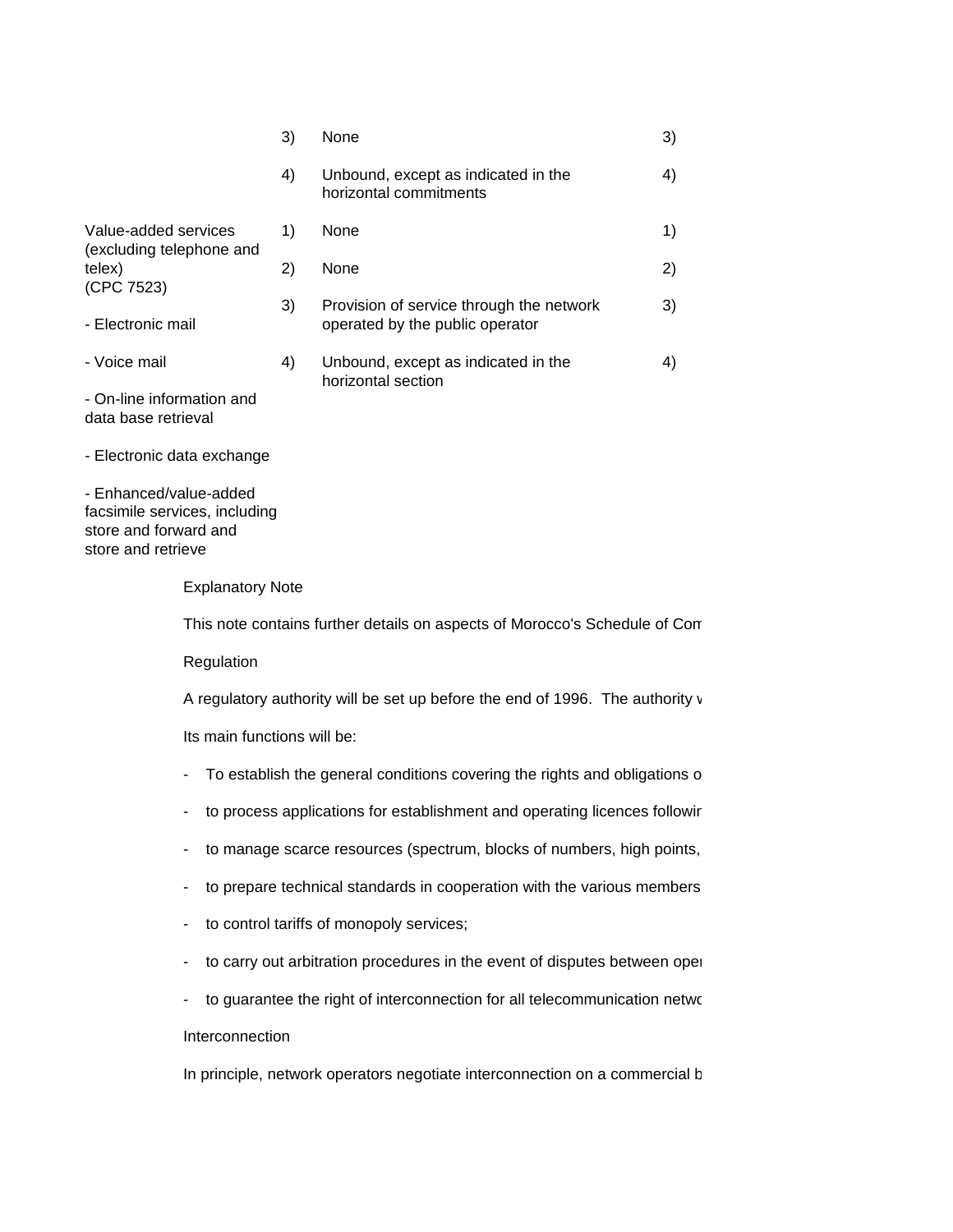In the event of dispute, the regulatory authority will settle disputes between The authority will ensure in particular that interconnection is carried out und The various operators holding licences to establish and operate public telec

- Participate financially in the costs of the "public service";
- contribute to research and development and training in the telecommuni

### Approval

Telecommunication terminal equipment must be approved before being put

#### **Transparency**

The National Council, comprising representatives of trade associations, use

- The general regulatory principles applicable to telecommunications;
- the award of licences for operators by invitation to tender.

Access to information concerning regulatory decisions and matters is autho

Safeguards against anti-competitive practices

All measures will be taken to avoid the establishment of a dominant positior

### 1. BUSINESS SERVICES

### A. Professional Services

| 3. CONSTRUCTION AND<br><b>RELATED ENGINEERING</b> | 1) | Unbound                                                                                                                                                                                                                                        | 1) |
|---------------------------------------------------|----|------------------------------------------------------------------------------------------------------------------------------------------------------------------------------------------------------------------------------------------------|----|
| <b>SERVICES</b><br>(CPC 51-52 and 8672)           | 2) | Unbound                                                                                                                                                                                                                                        | 2) |
|                                                   | 3) | None. However, a foreign enterprise<br>established in Morocco must associate<br>Moroccan enterprises through any form of<br>association (joint venture, subcontracting,<br>etc.) in the provision of construction and<br>engineering services. | 3) |
|                                                   | 4) | Unbound, except as indicated in the<br>horizontal section                                                                                                                                                                                      | 4) |
| 6. ENVIRONMENTAL<br><b>SERVICES</b>               | 1) | Unbound                                                                                                                                                                                                                                        | 1) |
| (CPC 940)                                         | 2) | Unbound                                                                                                                                                                                                                                        | 2) |
|                                                   | 3) | None                                                                                                                                                                                                                                           | 3) |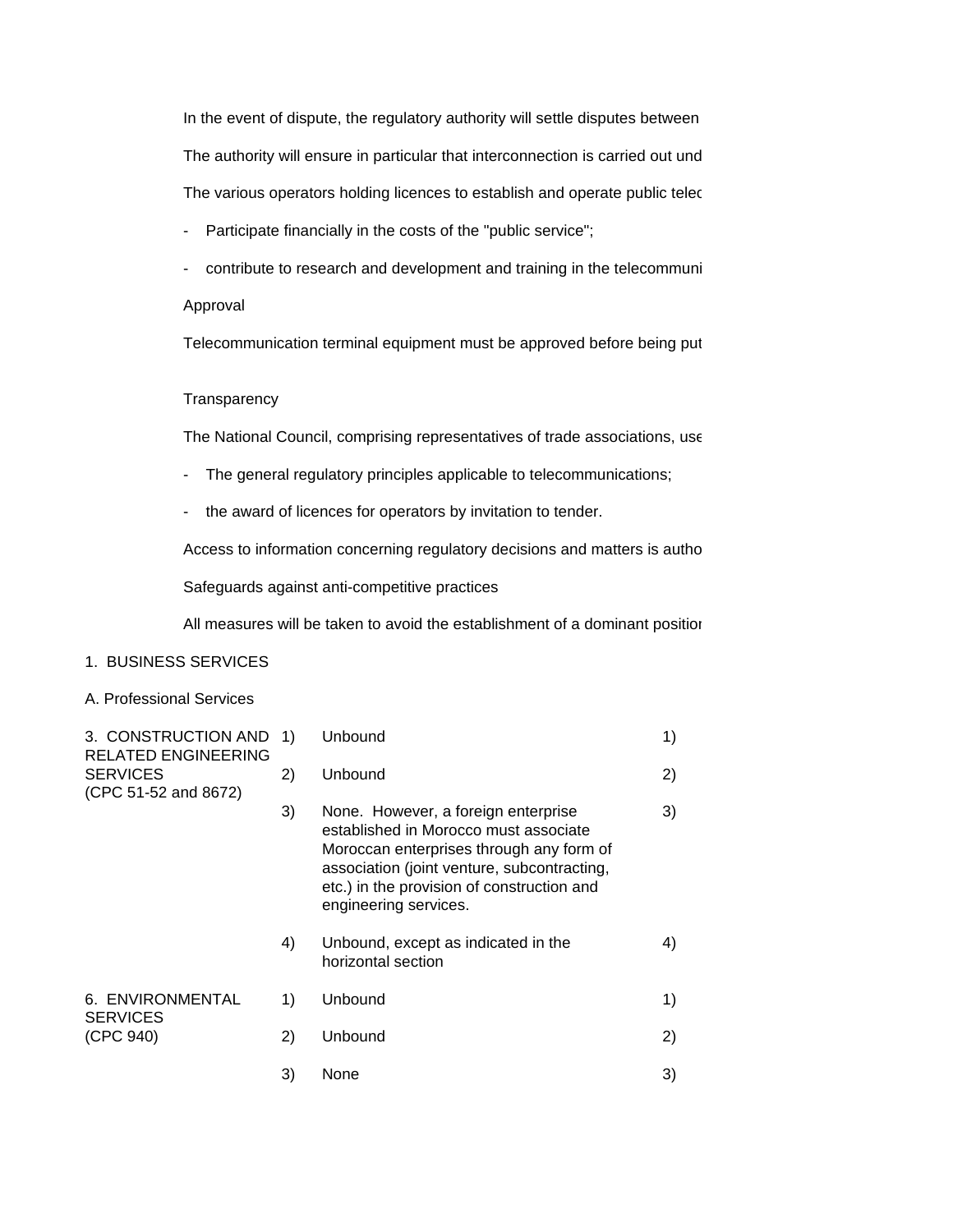### 4) Unbound, except as indicated in the 4) horizontal section

7. FINANCIAL SERVICES

Revised Moroccan Offer Concerning Financial Services

Financial Services

A change in the control of credit establishment providing services in subnatural persons.

With regard to delivery mode 3, concessions are granted on a reciprocal

- No limitation on the setting up of credit establishments or the opening

- Limitation on the participation of foreign capital in the capital of the large 24 of the Banking Act of 6 July 1993.

B. Banking and Other Financial Services (excl. insurance)

| a) Acceptance of deposits<br>and other repayable funds<br>from the public<br>(CPC 81115-81119) | 1) | Unbound                                                                                | 1) |
|------------------------------------------------------------------------------------------------|----|----------------------------------------------------------------------------------------|----|
|                                                                                                | 2) | Unbound                                                                                | 2) |
|                                                                                                | 3) | None, except as indicated in the horizontal<br>section relating to financial services. | 3) |
|                                                                                                | 4) | Unbound, except as indicated in the<br>horizontal section                              | 4) |
| b) Lending to finance<br>investment in Morocco<br>(CPC 8113#4)                                 | 1) | None                                                                                   | 1) |
|                                                                                                | 2) | Unbound                                                                                | 2) |
|                                                                                                | 3) | None, except as indicated in the horizontal<br>section relating to financial services. | 3) |
|                                                                                                | 4) | Unbound, except as indicated in the<br>horizontal section                              | 4) |
| c) Lending to finance<br>commercial transactions<br>with Morocco<br>(CPC 8113#4)               | 1) | None                                                                                   | 1) |
|                                                                                                | 2) | Unbound                                                                                | 2) |
|                                                                                                | 3) | None, except as indicated in the horizontal<br>section relating to financial services. | 3) |
|                                                                                                | 4) | Unbound, except as indicated in the<br>horizontal section                              | 4) |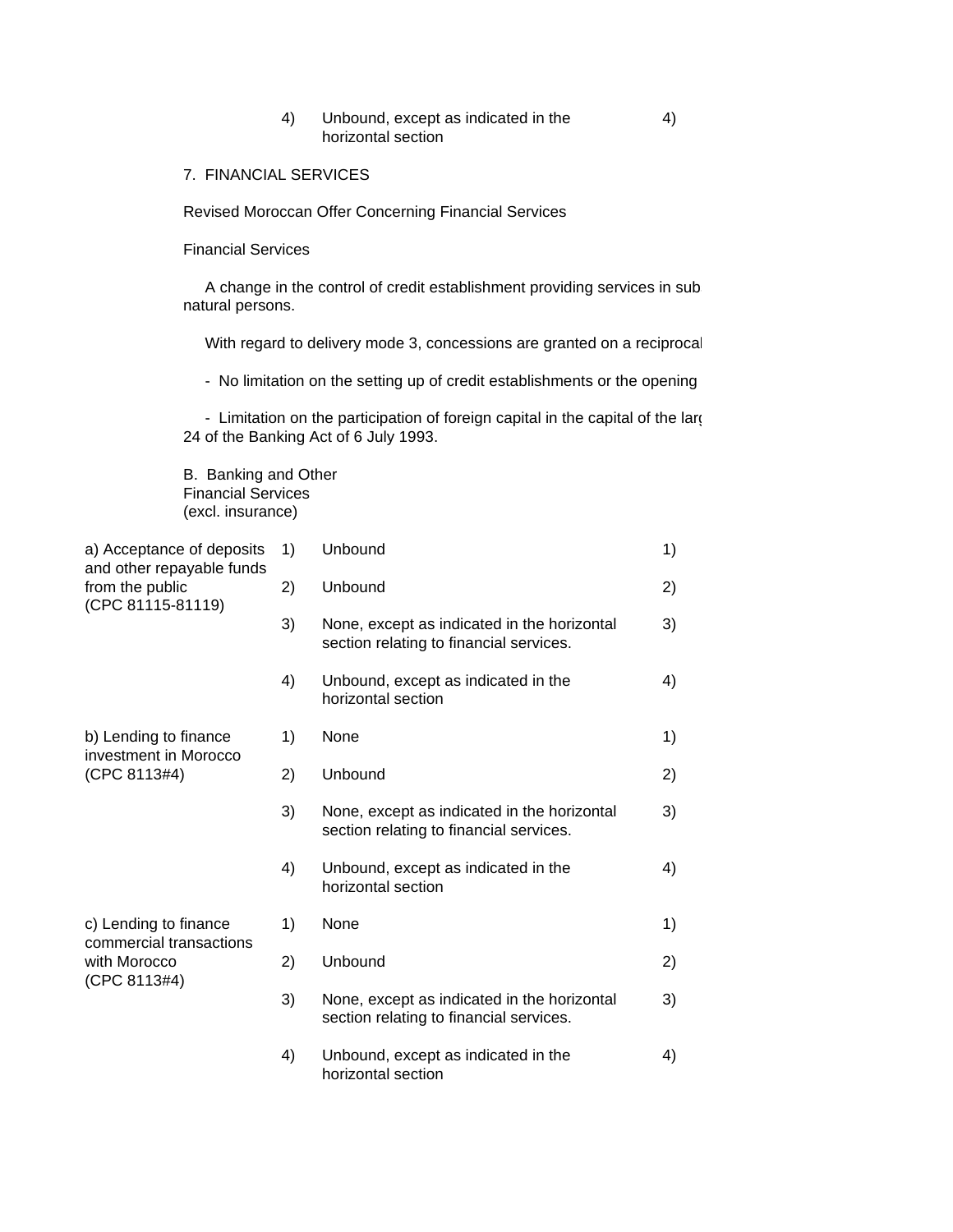| d) Other lending, including                                                                                                                             | 1) | Unbound                                                                                                                | 1) |
|---------------------------------------------------------------------------------------------------------------------------------------------------------|----|------------------------------------------------------------------------------------------------------------------------|----|
| consumer credit and credit<br>cards<br>(CPC 8113#4)                                                                                                     | 2) | Unbound                                                                                                                | 2) |
|                                                                                                                                                         | 3) | None, except as indicated in the horizontal<br>section relating to financial services.                                 | 3) |
|                                                                                                                                                         | 4) | Unbound, except as indicated in the<br>horizontal section                                                              | 4) |
| e) Financial leasing                                                                                                                                    | 1) | Unbound                                                                                                                | 1) |
| (CPC 8112)                                                                                                                                              | 2) | Unbound                                                                                                                | 2) |
|                                                                                                                                                         | 3) | None, except as indicated in the horizontal<br>section relating to financial services.                                 | 3) |
|                                                                                                                                                         | 4) | Unbound, except as indicated in the<br>horizontal section                                                              | 4) |
| f) All payment and money<br>transmission services,<br>including credit, payment<br>and similar cards, travellers'<br>cheques and cheques<br>(CPC 81339) | 1) | Unbound                                                                                                                | 1) |
|                                                                                                                                                         | 2) | Unbound                                                                                                                | 2) |
|                                                                                                                                                         | 3) | None, except as indicated in the horizontal<br>section relating to financial services.                                 | 3) |
|                                                                                                                                                         | 4) | Unbound, except as indicated in the<br>horizontal section                                                              | 4) |
| g) Guarantees and                                                                                                                                       | 1) | None                                                                                                                   | 1) |
| commitments<br>(CPC 81199)                                                                                                                              | 2) | Unbound                                                                                                                | 2) |
|                                                                                                                                                         | 3) | None, except as indicated in the horizontal<br>section relating to financial services.                                 | 3) |
|                                                                                                                                                         | 4) | Unbound, except as indicated in the<br>horizontal section                                                              | 4) |
| h) Trading for account for<br>customers, whether on an<br>exchange, in an<br>over-the-counter market<br>or otherwise:                                   |    |                                                                                                                        |    |
| - Negotiable securities<br>(CPC 81321)                                                                                                                  | 1) | Residents may acquire foreign securities<br>subject to prior authorization in accordance<br>with exchange regulations. | 1) |
| - Gold<br>(CPC 81339)                                                                                                                                   | 2) | Unbound                                                                                                                | 2) |
|                                                                                                                                                         | 3) | None                                                                                                                   | 3) |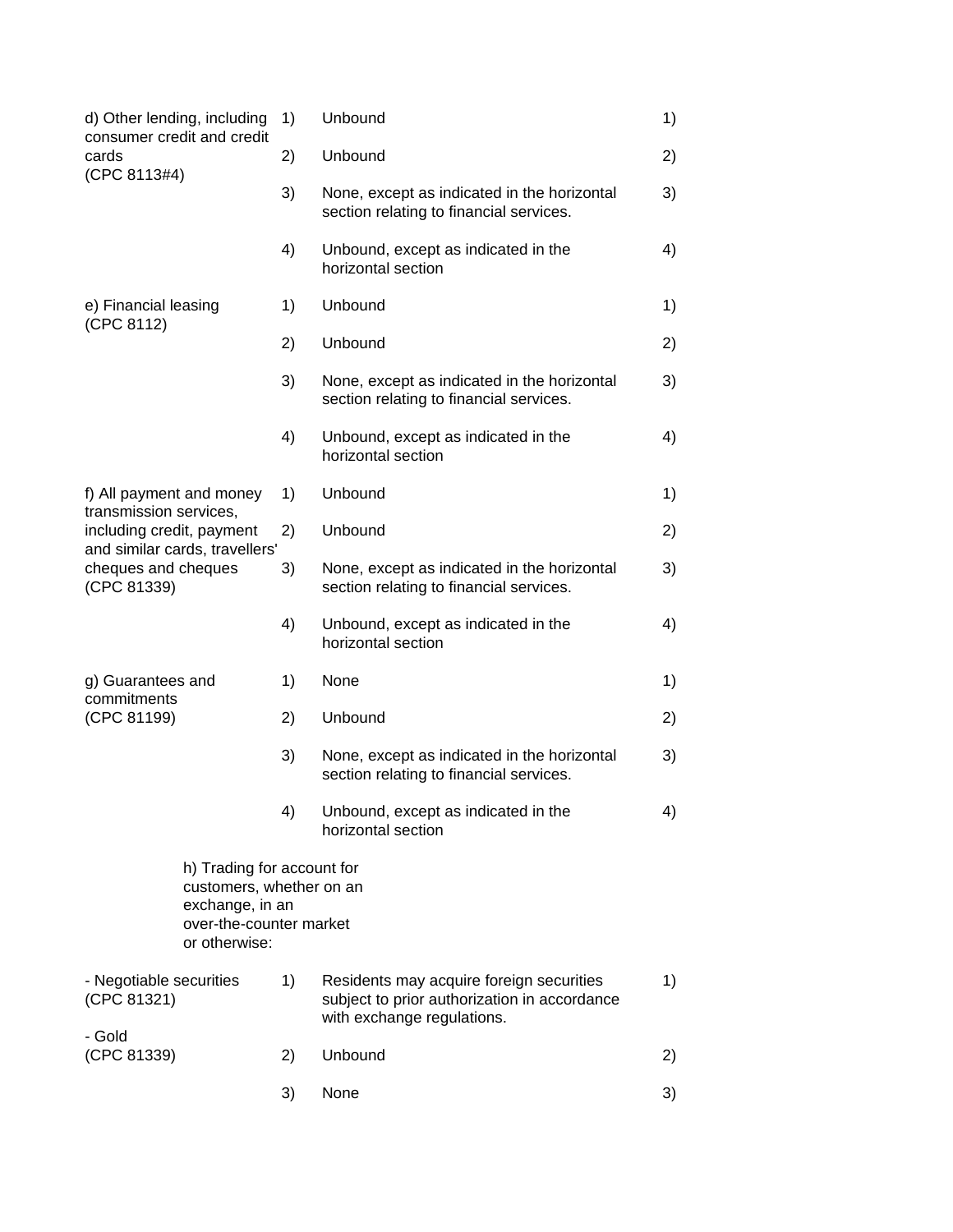|                                                            | 4) | Unbound, except as indicated in the<br>horizontal section.                                                                                                                                                                        | 4)     |
|------------------------------------------------------------|----|-----------------------------------------------------------------------------------------------------------------------------------------------------------------------------------------------------------------------------------|--------|
| i) Participation in issues of<br>all kinds of securities,  | 1) | Unbound                                                                                                                                                                                                                           | 1)     |
| including underwriting and<br>placement as agent           | 2) | Unbound                                                                                                                                                                                                                           | 2)     |
| (whether publicly or<br>privately) and provision of        | 3) | None                                                                                                                                                                                                                              | 3)     |
| services related to such<br>issues<br>(CPC 8119)           | 4) | Unbound, except as indicated in the<br>horizontal section                                                                                                                                                                         | 4)     |
| I) Provision and transfer of<br>financial information, and | 1) | None                                                                                                                                                                                                                              | 1)     |
| financial data processing<br>and related software by       | 2) | None                                                                                                                                                                                                                              | 2)     |
| providers of other financial<br>services (CPC 843)         | 3) | None                                                                                                                                                                                                                              | 3)     |
|                                                            | 4) | Unbound, except as indicated in the<br>horizontal section                                                                                                                                                                         | 4)     |
| Insurance and Reinsurance                                  |    |                                                                                                                                                                                                                                   |        |
| a) Insurance (all branches) 1)<br>(CPC 812)                |    | Unbound                                                                                                                                                                                                                           | 1)     |
|                                                            | 2) | Unbound                                                                                                                                                                                                                           | 2)     |
|                                                            | 3) | Obligation to have a registered place of<br>business in Morocco                                                                                                                                                                   | 3)     |
|                                                            | 4) | Unbound, except as indicated in the<br>horizontal section                                                                                                                                                                         | 4)     |
| b) Reinsurance (all<br>branches)<br>(CPC 81299)            |    | 1),2) Establishment of a reinsurance plan in the<br>framework of the existing regulations on<br>insurance, reinsurance and exchange, and<br>subject to cession of operations to the<br>national body responsible for reinsurance. | 1), 2) |
|                                                            | 3) | None                                                                                                                                                                                                                              | 3)     |
|                                                            | 4) | Unbound, except as indicated in the<br>horizontal section                                                                                                                                                                         | 4)     |
| 9. TOURISM AND TRAVEL<br><b>RELATED SERVICES</b>           |    |                                                                                                                                                                                                                                   |        |
| A. Hotel and Restaurant<br><b>Services</b>                 |    |                                                                                                                                                                                                                                   |        |

a) Lodging establishments 1) None 1)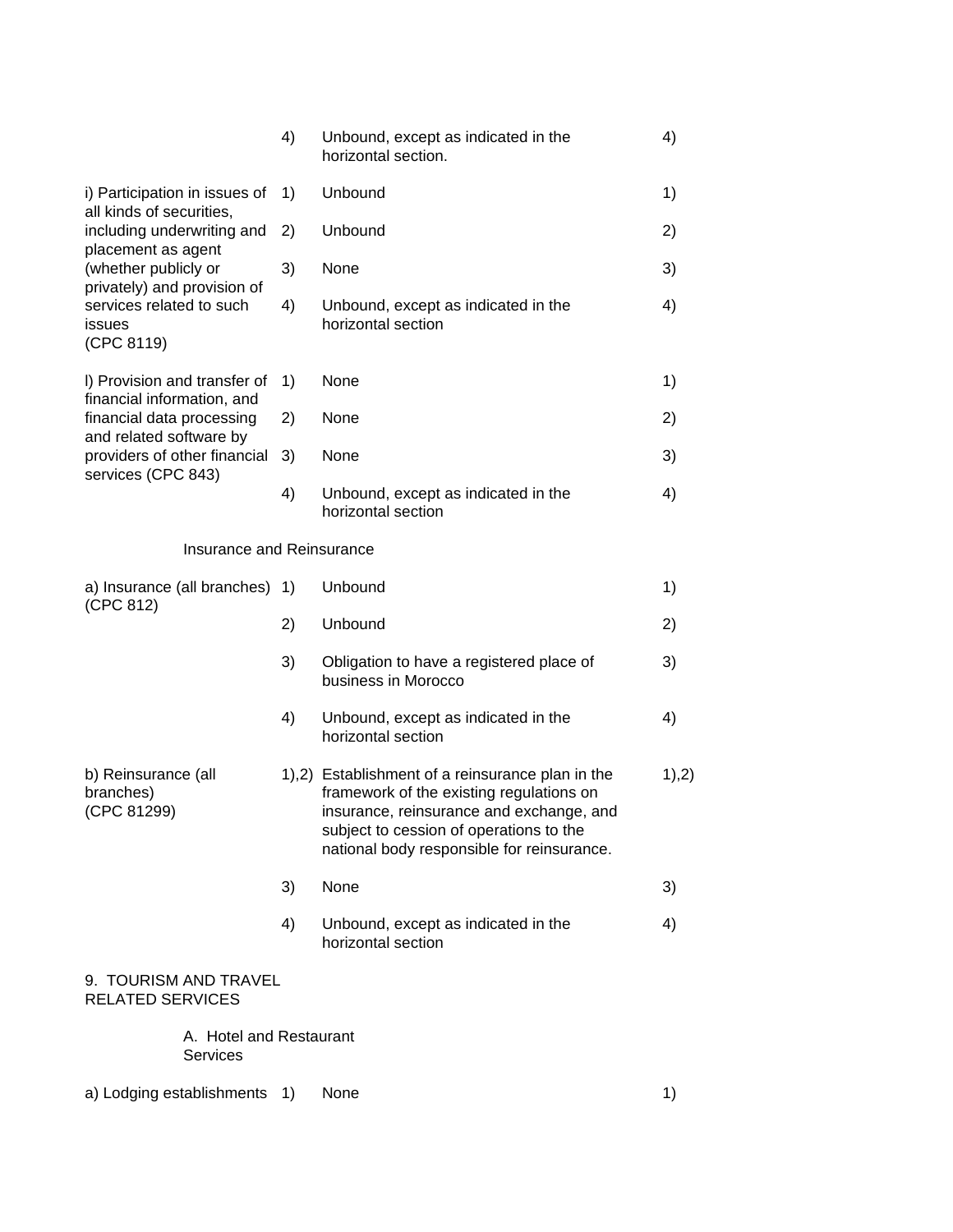| (CPC 641)                                                              |    |                                                                                                                                     |    |
|------------------------------------------------------------------------|----|-------------------------------------------------------------------------------------------------------------------------------------|----|
| - Hotels                                                               | 2) | None                                                                                                                                | 2) |
| (CPC 64110)                                                            | 3) | None                                                                                                                                | 3) |
| - Motels<br>(CPC 64120)                                                | 4) | Unbound, except as indicated in the<br>horizontal section                                                                           | 4) |
| - Holiday centres<br>(CPC 64192)                                       |    |                                                                                                                                     |    |
| - Boarding houses<br>(pensions)<br>(CPC 64199)                         |    |                                                                                                                                     |    |
| b) Restaurants<br>(CPC 643)                                            | 1) | Unbound                                                                                                                             | 1) |
|                                                                        | 2) | None                                                                                                                                | 2) |
|                                                                        | 3) | None                                                                                                                                | 3) |
|                                                                        | 4) | Unbound, except as indicated in the<br>horizontal section                                                                           | 4) |
| B. Travel Agencies and<br><b>Tour Operators Services</b><br>(CPC 7471) | 1) | Agencies established outside Morocco<br>must work through a Moroccan travel<br>agency or a foreign agency established in<br>Morocco | 1) |
|                                                                        | 2) | None                                                                                                                                | 2) |
|                                                                        | 3) | Subject to obtaining an operating licence                                                                                           | 3) |
|                                                                        | 4) | Unbound, except as indicated in the<br>horizontal section                                                                           | 4) |
| C. Tourist Guides                                                      | 1) | Unbound                                                                                                                             | 1) |
| (CPC 7472)                                                             | 2) | None                                                                                                                                | 2) |
|                                                                        | 3) | Moroccan nationality required but groups<br>may be accompanied by tour leaders                                                      | 3) |
|                                                                        | 4) | Unbound, except as indicated in the<br>horizontal section                                                                           | 4) |
| D. Other Tourism Sector                                                | 1) | Unbound                                                                                                                             | 1) |
| <b>Services</b><br>(CPC 641)                                           | 2) | None                                                                                                                                | 2) |
|                                                                        | 3) | None                                                                                                                                | 3) |
|                                                                        | 4) | Unbound, except as indicated in the                                                                                                 | 4) |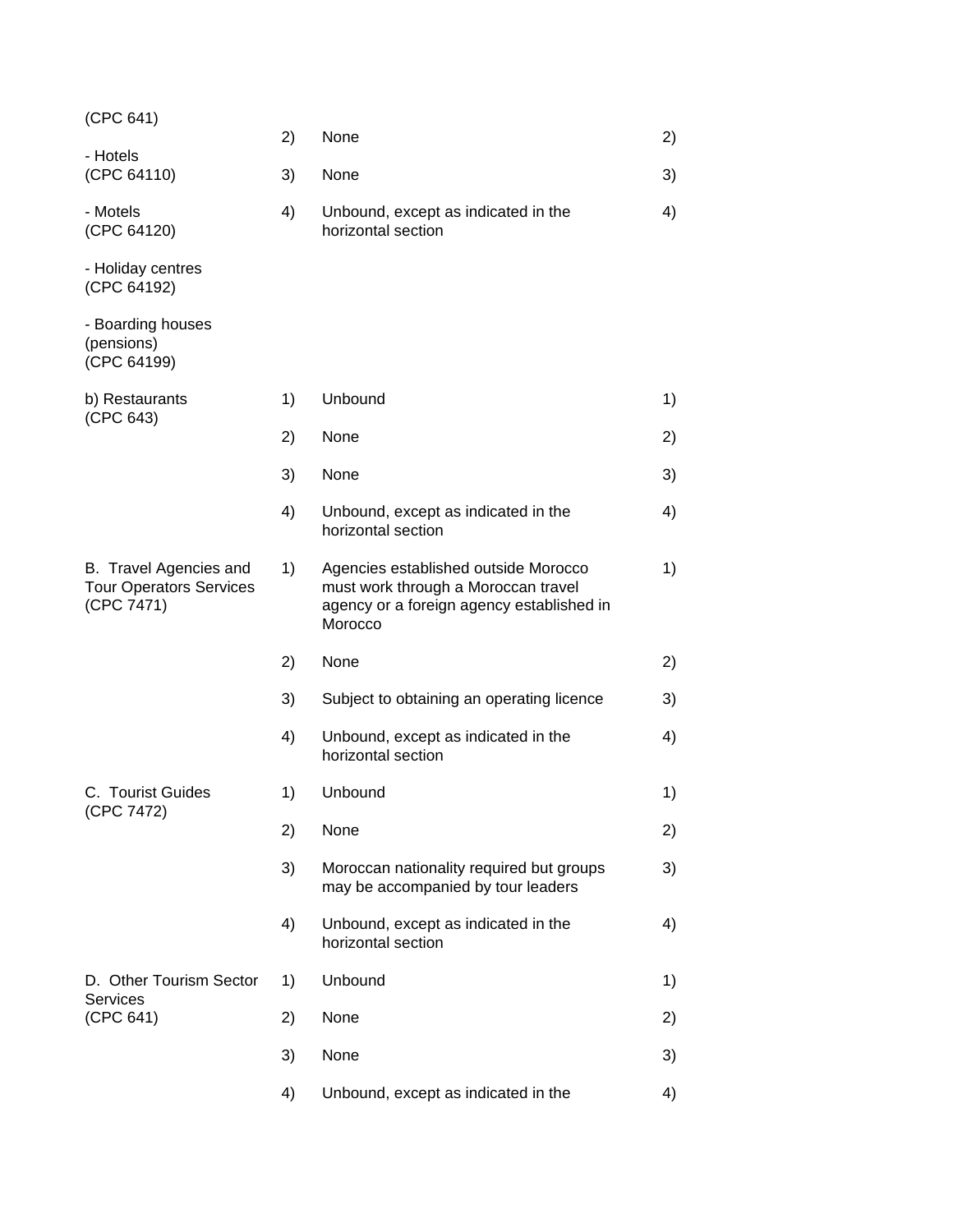## horizontal section

## 11. TRANSPORT SERVICES

C. Air Transport Services

| Maintenance and repair of<br>airline aircraft                                        | 1) | None                                                      | 1) |
|--------------------------------------------------------------------------------------|----|-----------------------------------------------------------|----|
|                                                                                      | 2) | None                                                      | 2) |
|                                                                                      | 3) | Unbound                                                   | 3) |
|                                                                                      | 4) | Unbound, except as indicated in the<br>horizontal section | 4) |
| Maintenance and repair for 1)                                                        |    | None                                                      | 1) |
| aviation in general                                                                  | 2) | None                                                      | 2) |
|                                                                                      | 3) | None                                                      | 3) |
|                                                                                      | 4) | Unbound, except as indicated in the<br>horizontal section | 4) |
| Selling and marketing,<br>including market research,<br>advertising and distribution | 1) | None                                                      | 1) |
|                                                                                      | 2) | None                                                      | 2) |
|                                                                                      | 3) | None                                                      | 3) |
|                                                                                      | 4) | Unbound, except as indicated in the<br>horizontal section | 4) |
| Computer reservation                                                                 | 1) | None                                                      | 1) |
| system                                                                               | 2) | None                                                      | 2) |
|                                                                                      | 3) | None                                                      | 3) |
|                                                                                      | 4) | Unbound, except as indicated in the<br>horizontal section | 4) |
| F. Road Transport Services                                                           |    |                                                           |    |
| a) International road                                                                | 1) | Unbound                                                   | 1) |
| passenger transport<br>$(CPC 7121 + 7122)$                                           | 2) | None                                                      | 2) |
|                                                                                      | 3) | Obligation to establish a company under<br>Moroccan law   | 3) |
|                                                                                      | 4) | Unbound, except as indicated in the                       | 4) |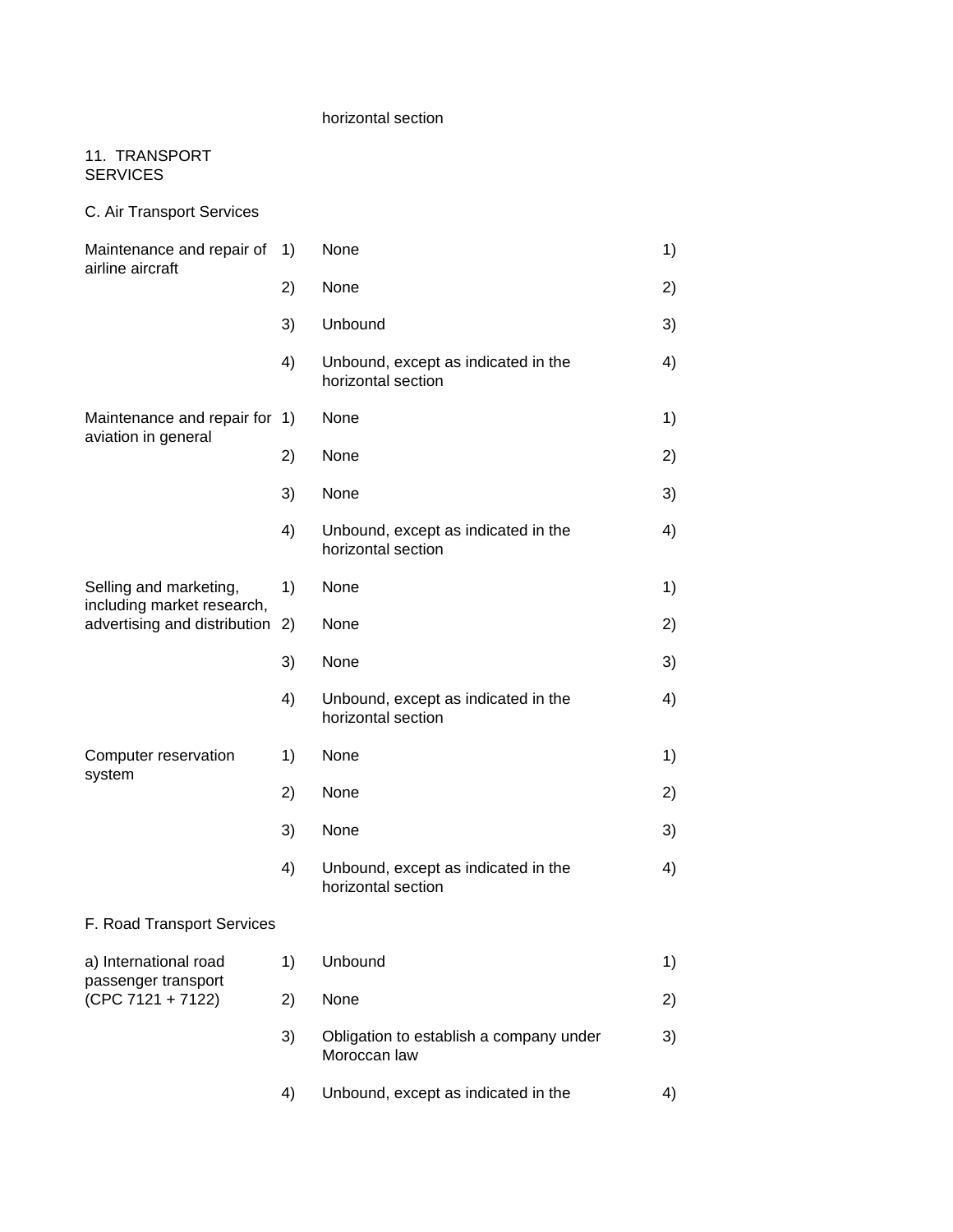## horizontal section

| b) Goods transport<br>(CPC 7123)           | 1) | Unbound                                                   | 1) |
|--------------------------------------------|----|-----------------------------------------------------------|----|
|                                            | 2) | None                                                      | 2) |
|                                            | 3) | Obligation to establish a company under<br>Moroccan law   | 3) |
|                                            | 4) | Unbound, except as indicated in the<br>horizontal section | 4) |
| c) Other passenger<br>transport (tourists) | 1) | Unbound                                                   | 1) |
| (CPC 71219)                                | 2) | None                                                      | 2) |
|                                            | 3) | Obligation to establish a company under<br>Moroccan law   | 3) |
|                                            | 4) | Unbound, except as indicated in the<br>horizontal section | 4) |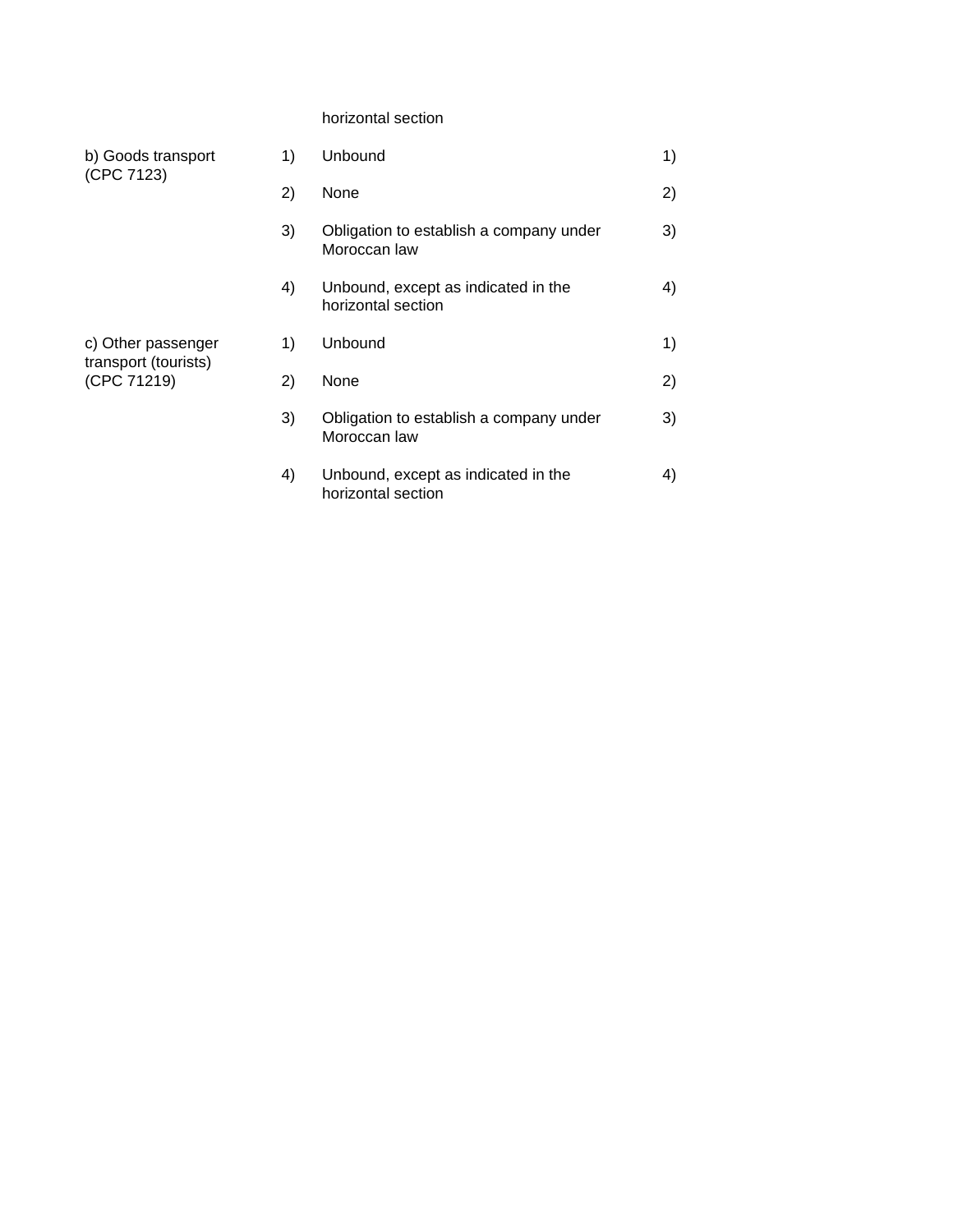Unbound Unbound None Unbound Unbound Unbound None Unbound Unbound Unbound None Unbound Unbound Unbound None Unbound #1The entry into force of commitments contained in this list is subject to the adoption and See explanatopromulgation of the new law on telecommunications currently under discussion in Parliament. None **None** - Regulatory <sub>1</sub>#2 IAM: Itissalat Al-Maghrib. - Procedures for the grant of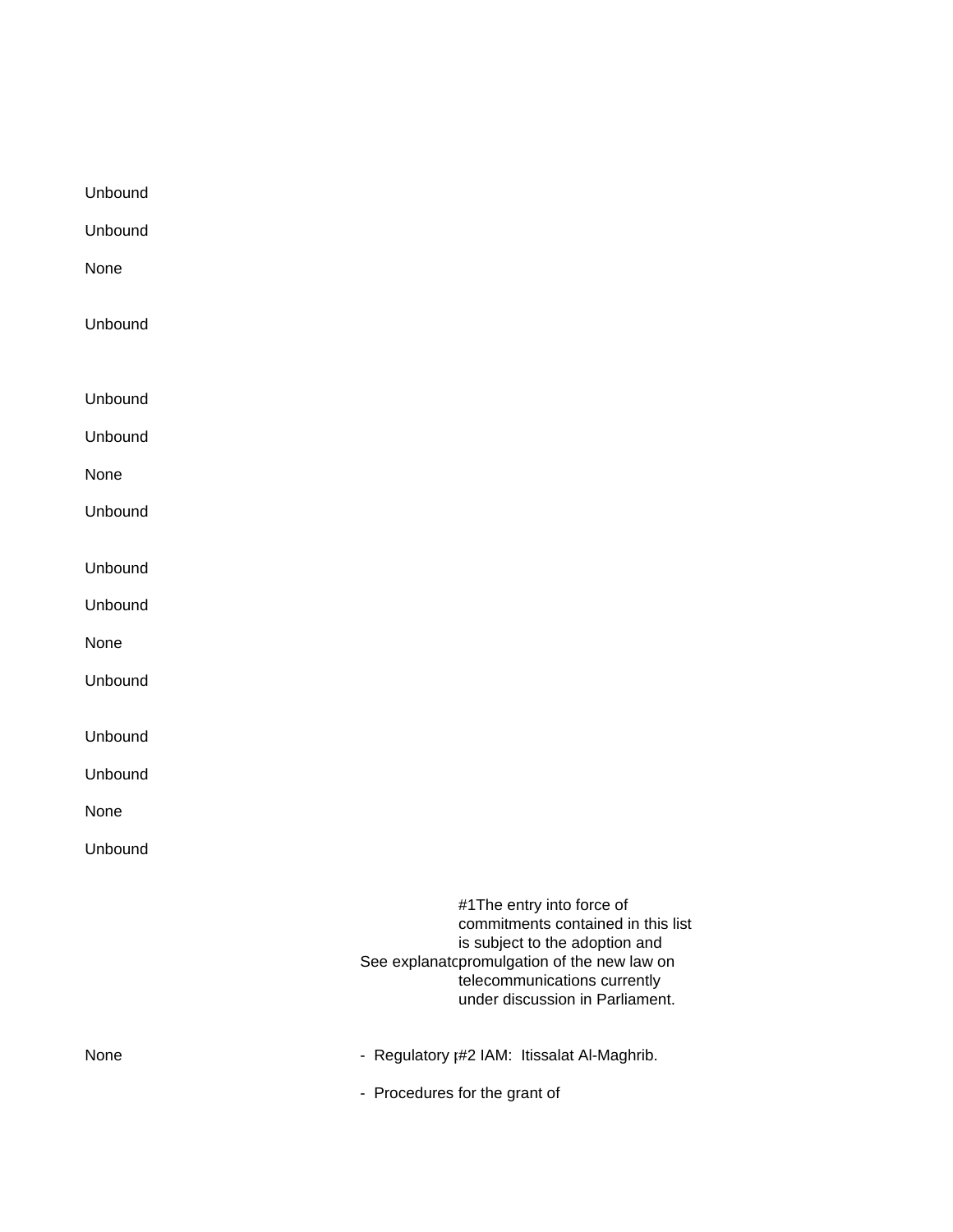None licences, number blocks and frequency allocation Unbound - Approval - Interconnection

Unbound, except as indicated in the horizontal section

None

None

Unbound

| Unbound, except as indicated in the |  |  |
|-------------------------------------|--|--|
| horizontal section                  |  |  |

None

None

Unbound #3 Agence nationale de réglementation des télécommunications: Nationale Telecommunication Regulatory Agency, newly established for the purpose of regulating the sector.

Unbound, except as indicated in the horizontal section

None

None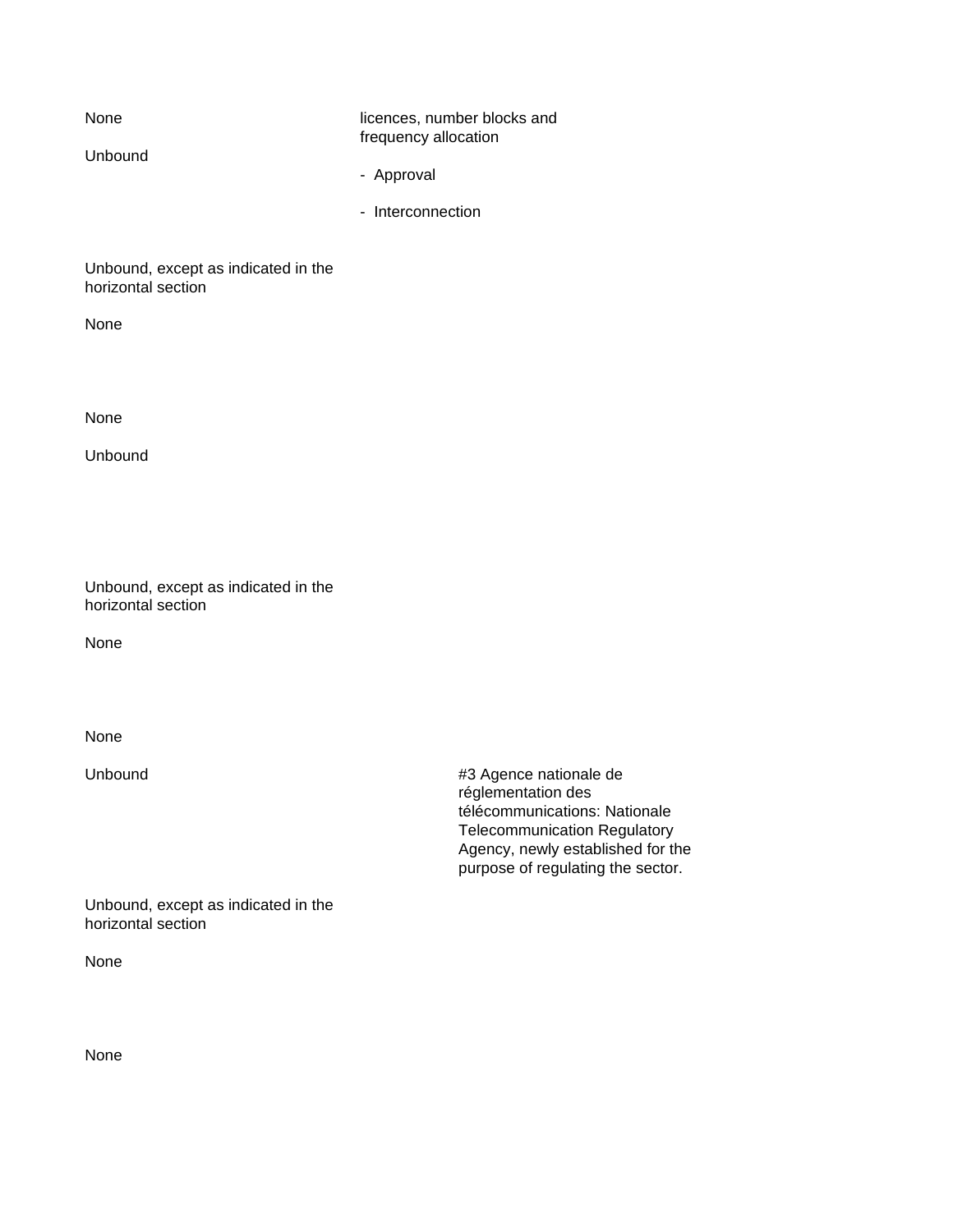Unbound

Unbound, except as indicated in the horizontal commitments

None

None

None

Unbound

Imitments relating to the regulatory body, interconnection, licensing system, approval and safeguards against ar

will be independent of network operators and telecommunication services suppliers.

f operators;

 $10$  the selection of operators by invitation to tender;

 $etc.$ );

of the telecommunications sector (manufacturers, operators, service suppliers, etc.);

rators;

ork operators.

iasis under conditions of fairness, transparency and non-discrimination.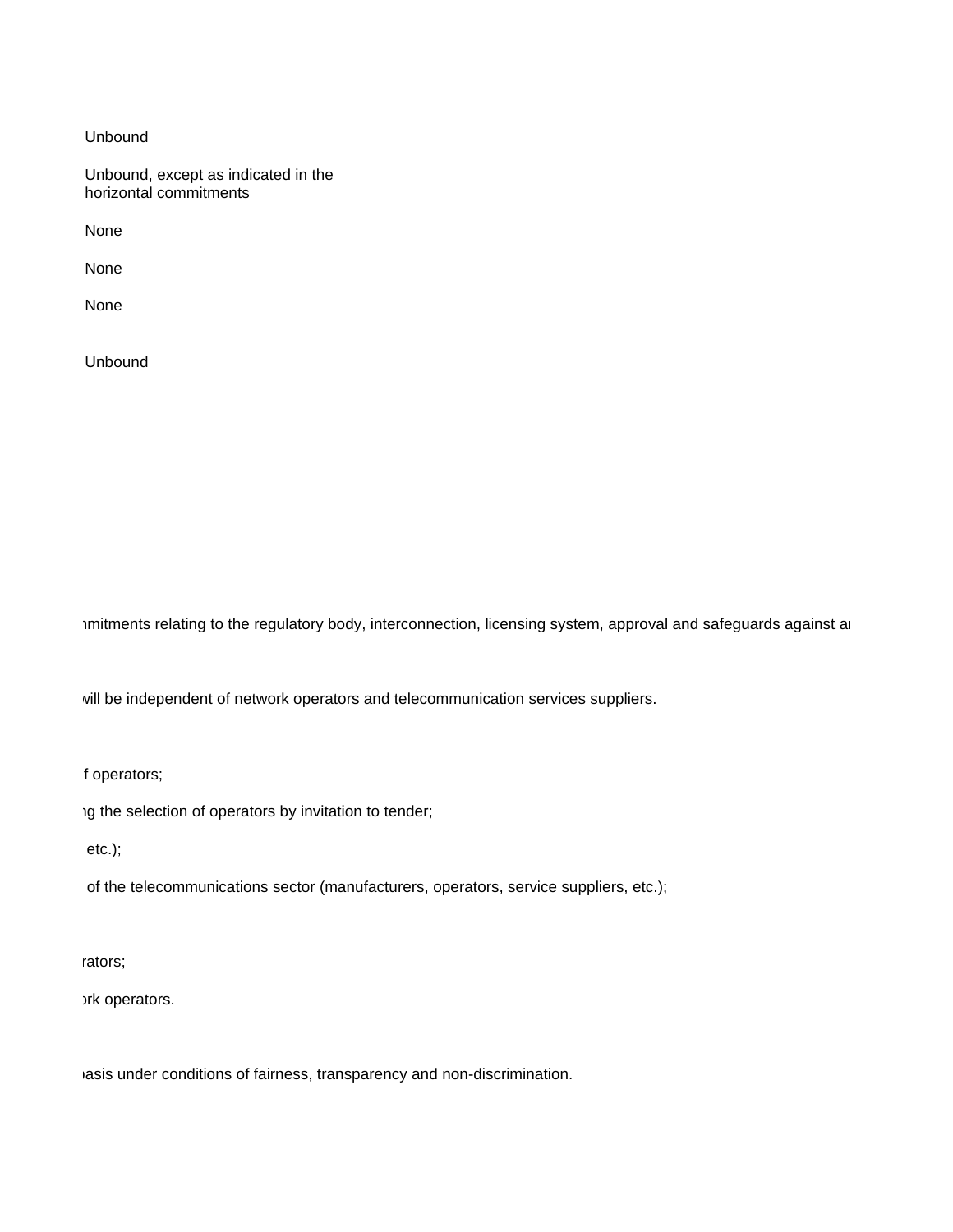operators.

ler transparent technical conditions and at cost-oriented tariffs.

tommunications networks have the obligation to:

ications area.

: into use. Approval is based on the technical specifications established by the regulatory authority.

Prs and operators, gives its opinion on:

rized within the limits laid down by the law.

n of the major operator, unfair competition and dumping.

Unbound

Unbound

None

Unbound

None

None

None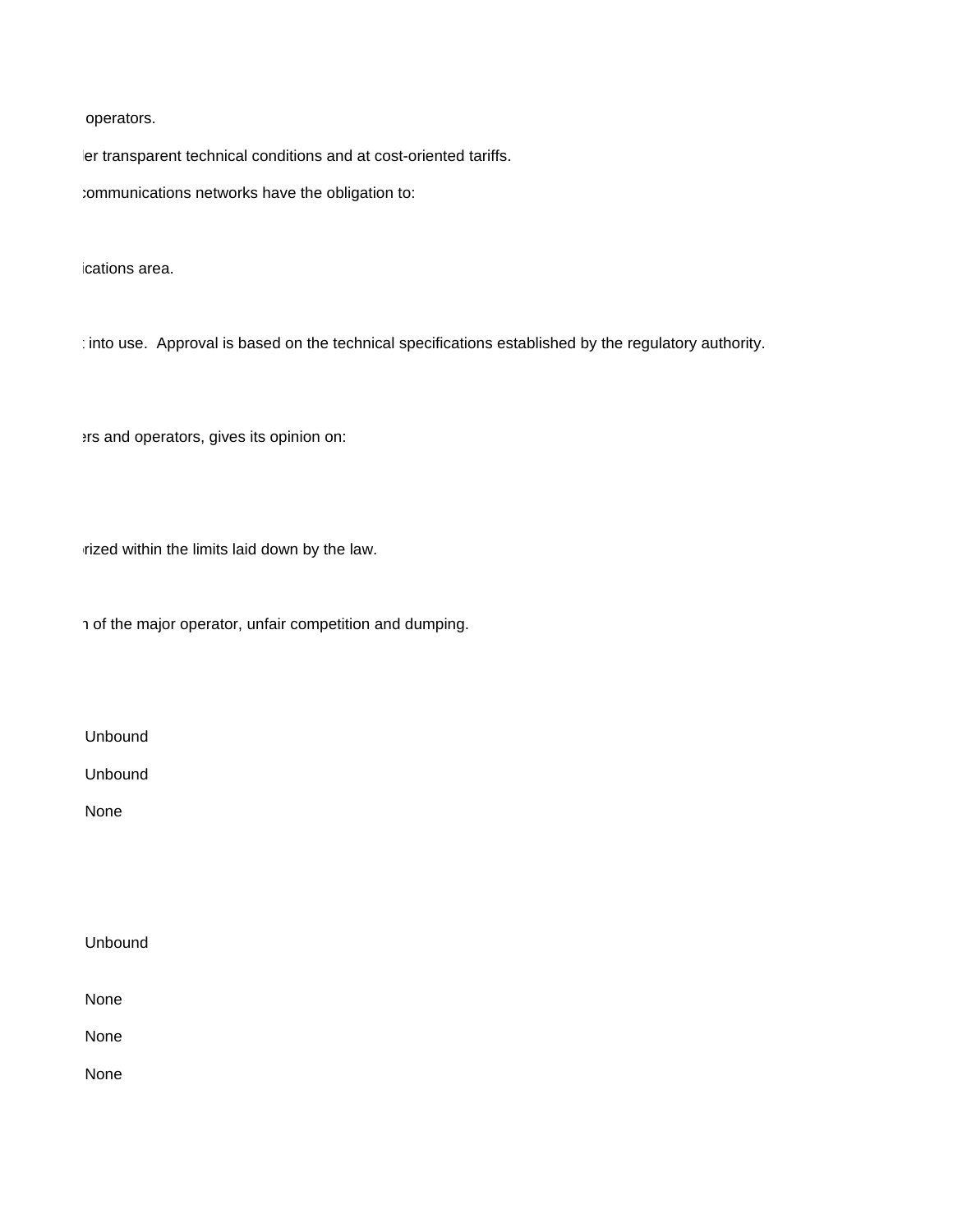#### None

sector A is subject to new approval. With regard to delivery mode 4, financial services in subsectors A and B m

I basis and in accordance with the following principles:

of branches, agencies, windows or representative offices provided that the laws and regulations in force are cor ge existing banking establishments where such participation would lead to the takeover of the establishment wit

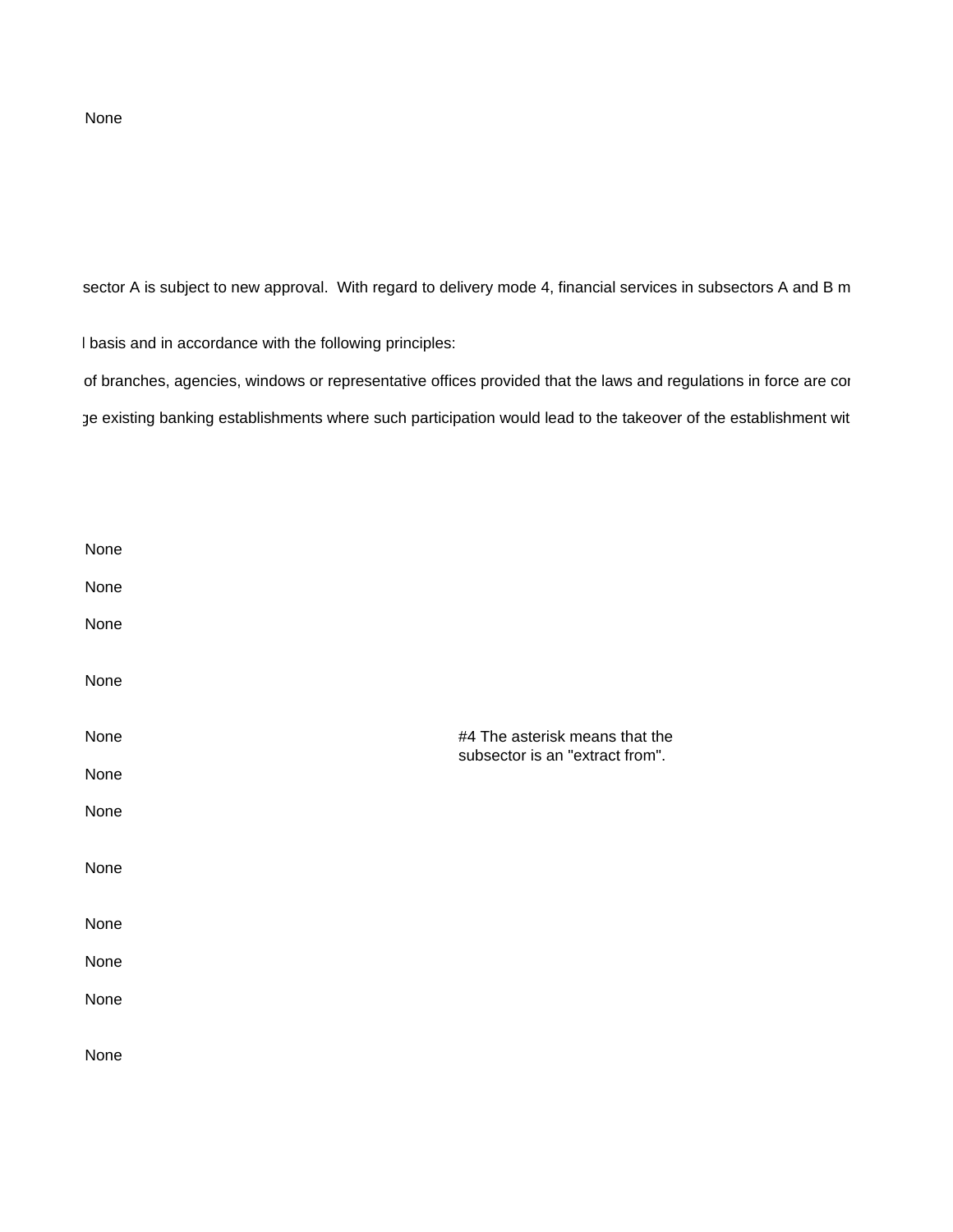| None |  |  |  |
|------|--|--|--|
| None |  |  |  |
| None |  |  |  |
| None |  |  |  |
|      |  |  |  |
| None |  |  |  |
| None |  |  |  |
| None |  |  |  |
| None |  |  |  |
| None |  |  |  |
| None |  |  |  |
| None |  |  |  |
| None |  |  |  |
| None |  |  |  |
| None |  |  |  |
| None |  |  |  |
| None |  |  |  |
|      |  |  |  |
|      |  |  |  |
|      |  |  |  |
| None |  |  |  |
|      |  |  |  |
| None |  |  |  |
| None |  |  |  |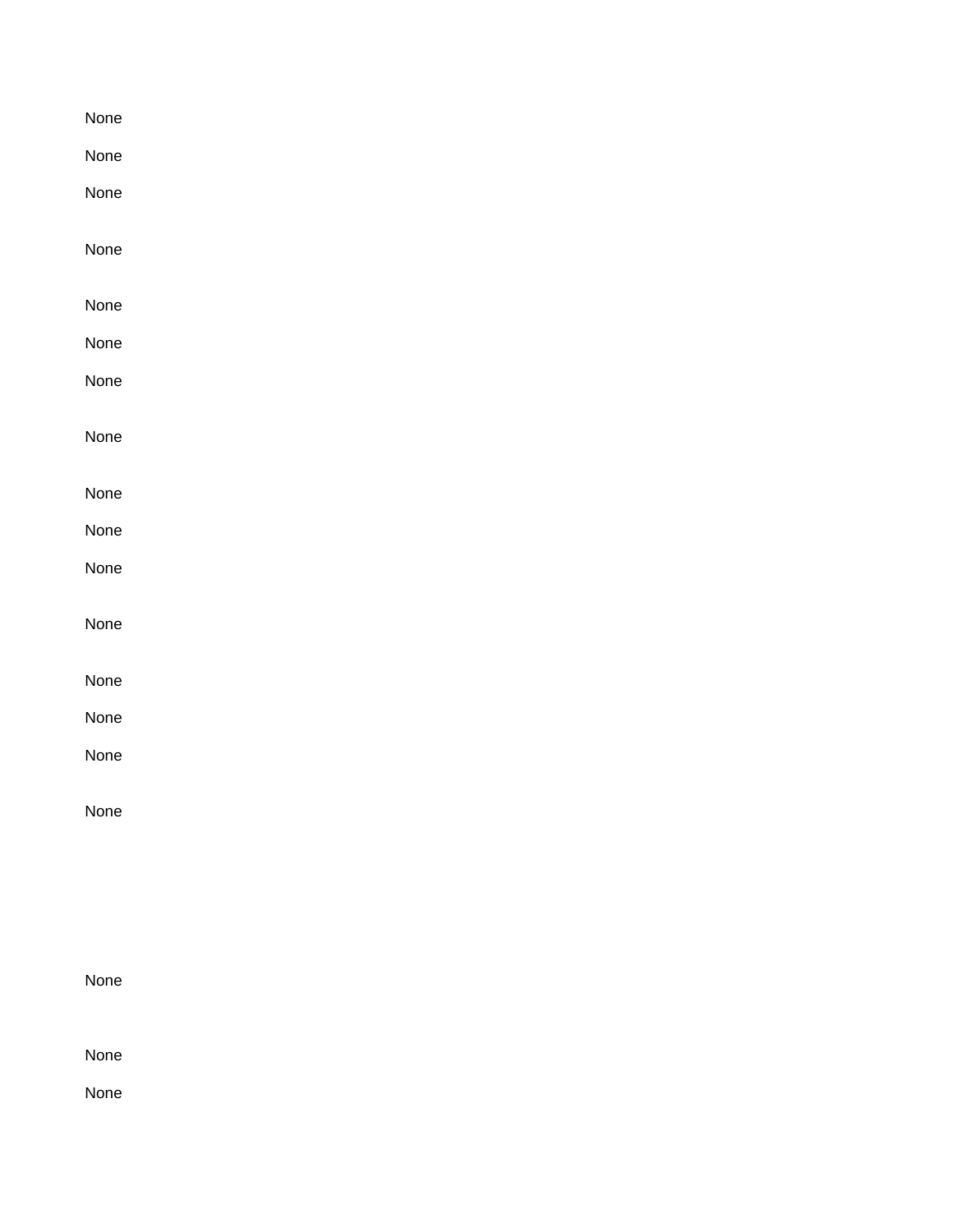| None |  |  |
|------|--|--|
| None |  |  |
| None |  |  |
| None |  |  |
| None |  |  |
|      |  |  |
| None |  |  |
| None |  |  |
| None |  |  |
| None |  |  |
|      |  |  |
| None |  |  |
| None |  |  |
| None |  |  |
| None |  |  |
| None |  |  |
|      |  |  |
|      |  |  |
| None |  |  |
|      |  |  |

None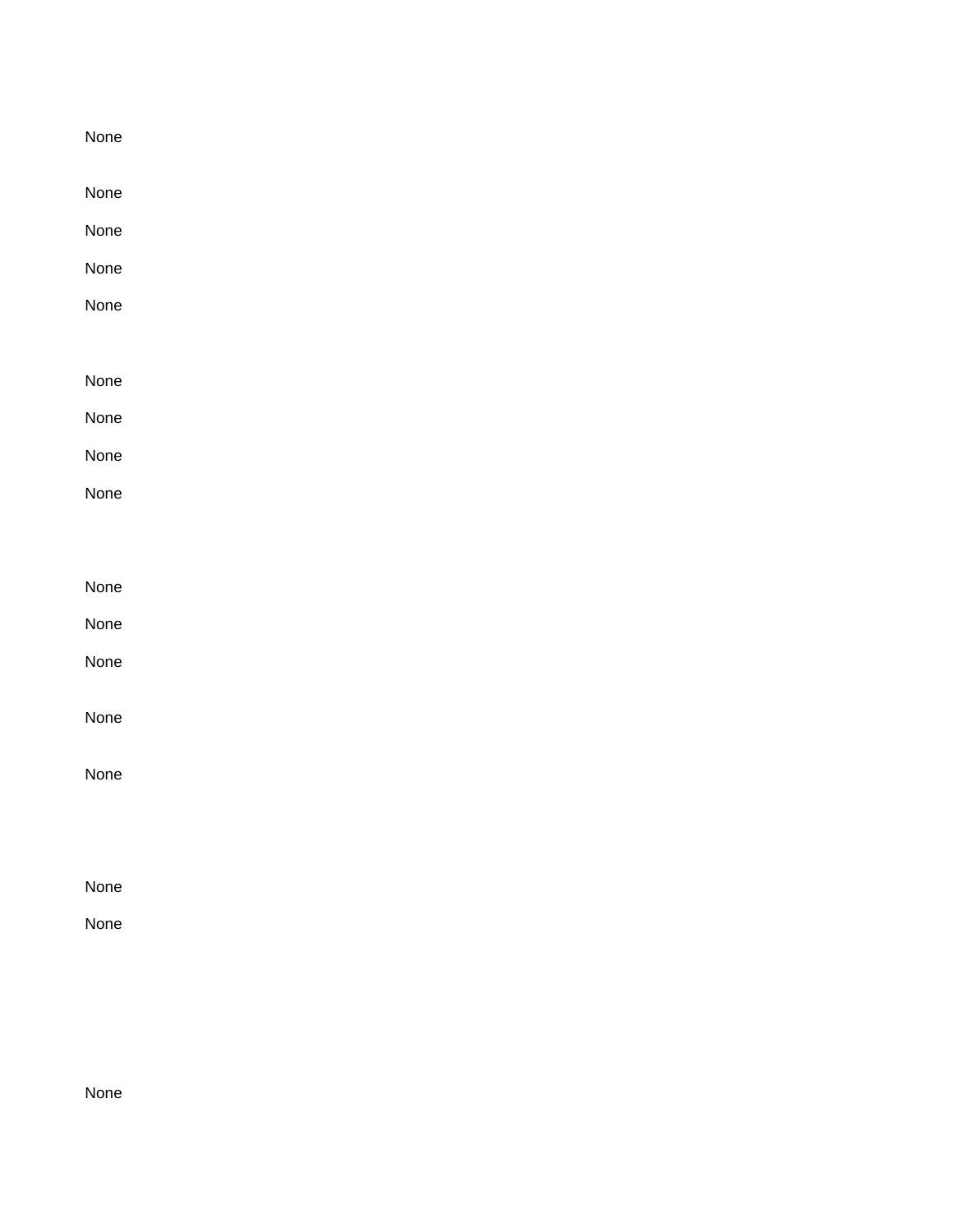None

None

Unbound

| Unbound |  |  |
|---------|--|--|
| None    |  |  |
| None    |  |  |
| Unbound |  |  |
| None    |  |  |
| None    |  |  |
| None    |  |  |
| Unbound |  |  |
| Unbound |  |  |
| None    |  |  |
| Unbound |  |  |
|         |  |  |

Unbound

Unbound

None

None

Unbound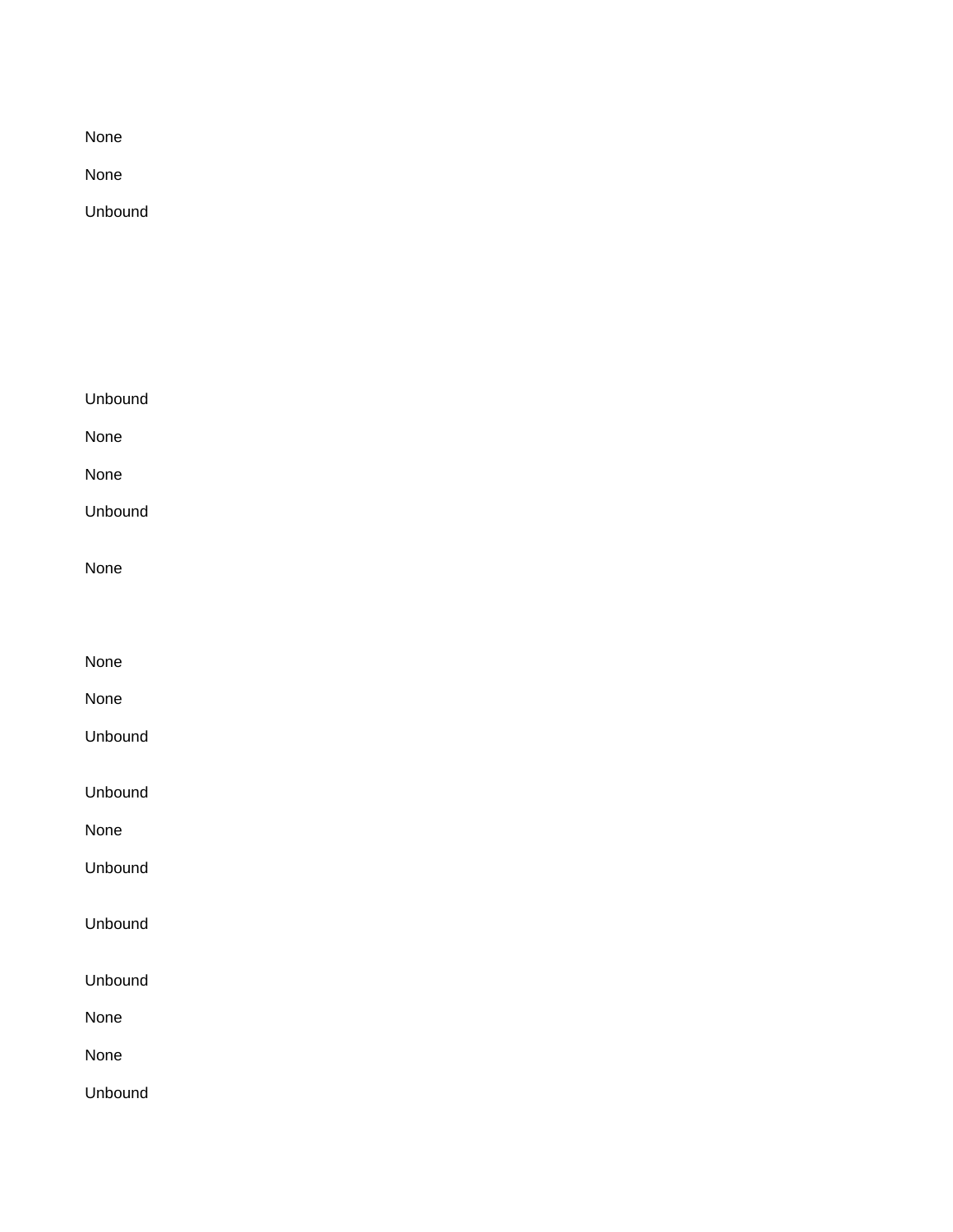| None    |
|---------|
| None    |
| Unbound |
| Unbound |
|         |
| None    |
| None    |
| None    |
| Unbound |
|         |
| None    |
| None    |
| None    |
| Unbound |
|         |
| None    |
| None    |
| None    |
| Unbound |
|         |
|         |
| Unbound |
| None    |
| None    |
|         |
| Unbound |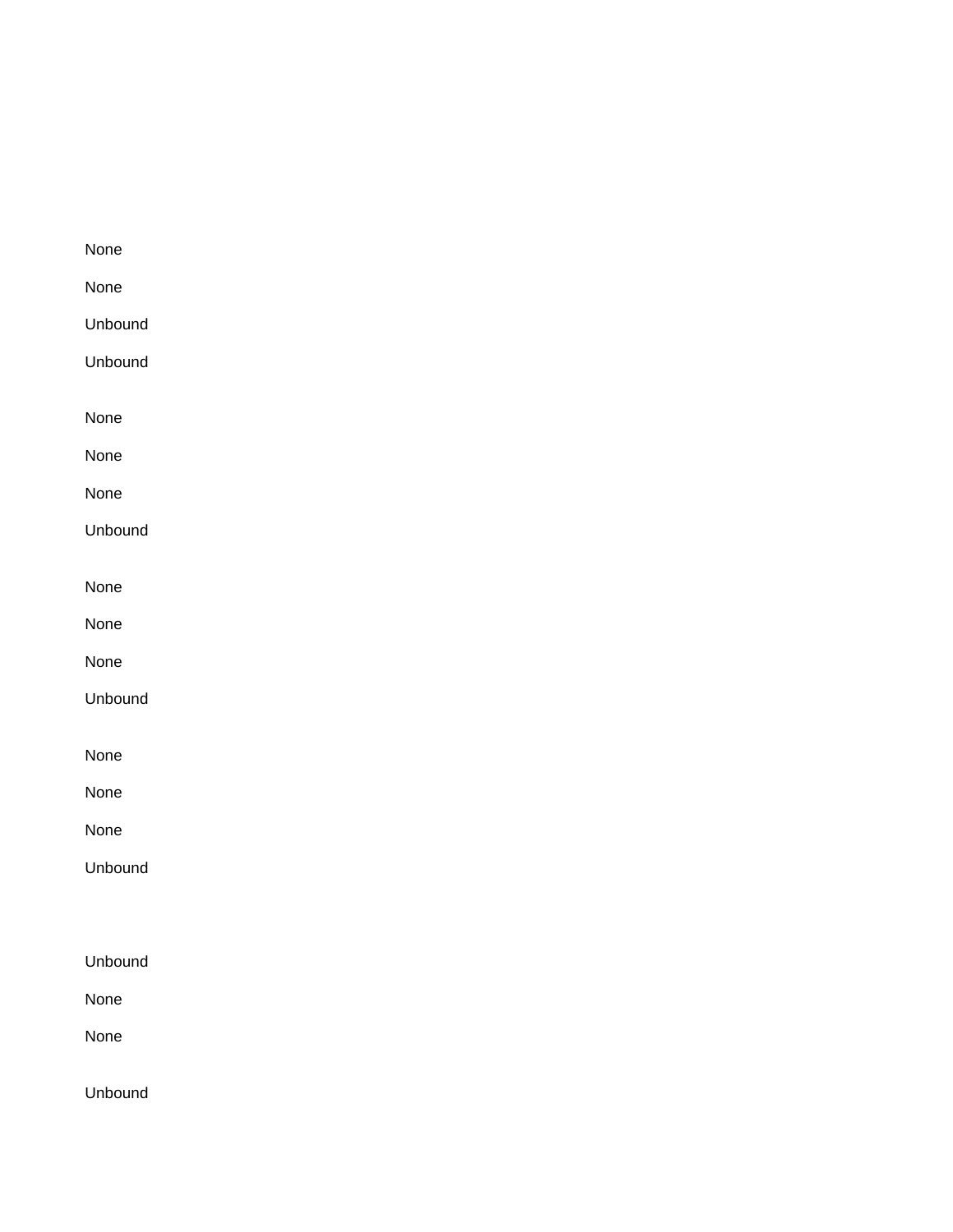Unbound

Unbound

None

Unbound

Unbound

Unbound

None

Unbound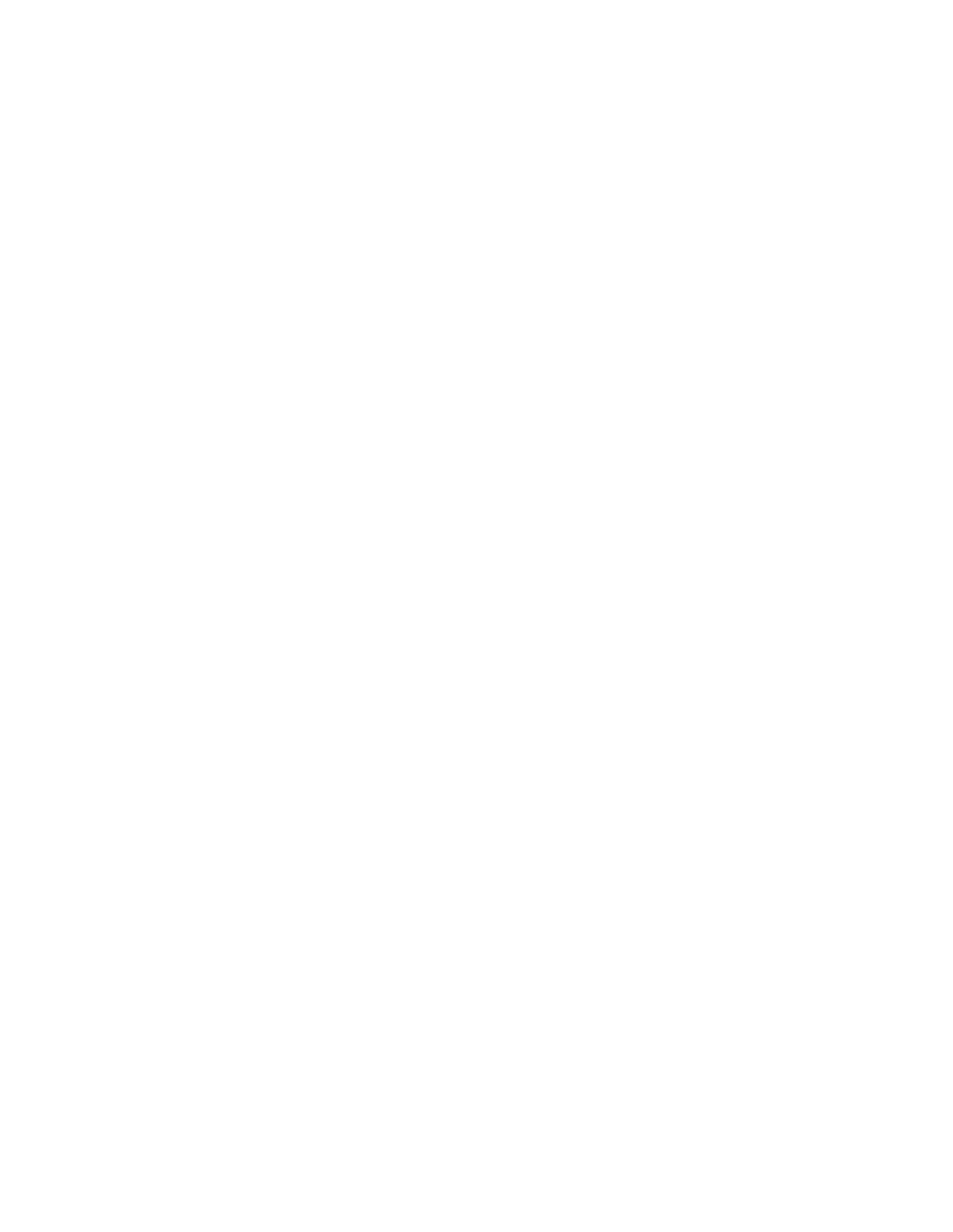nti-competitive practices.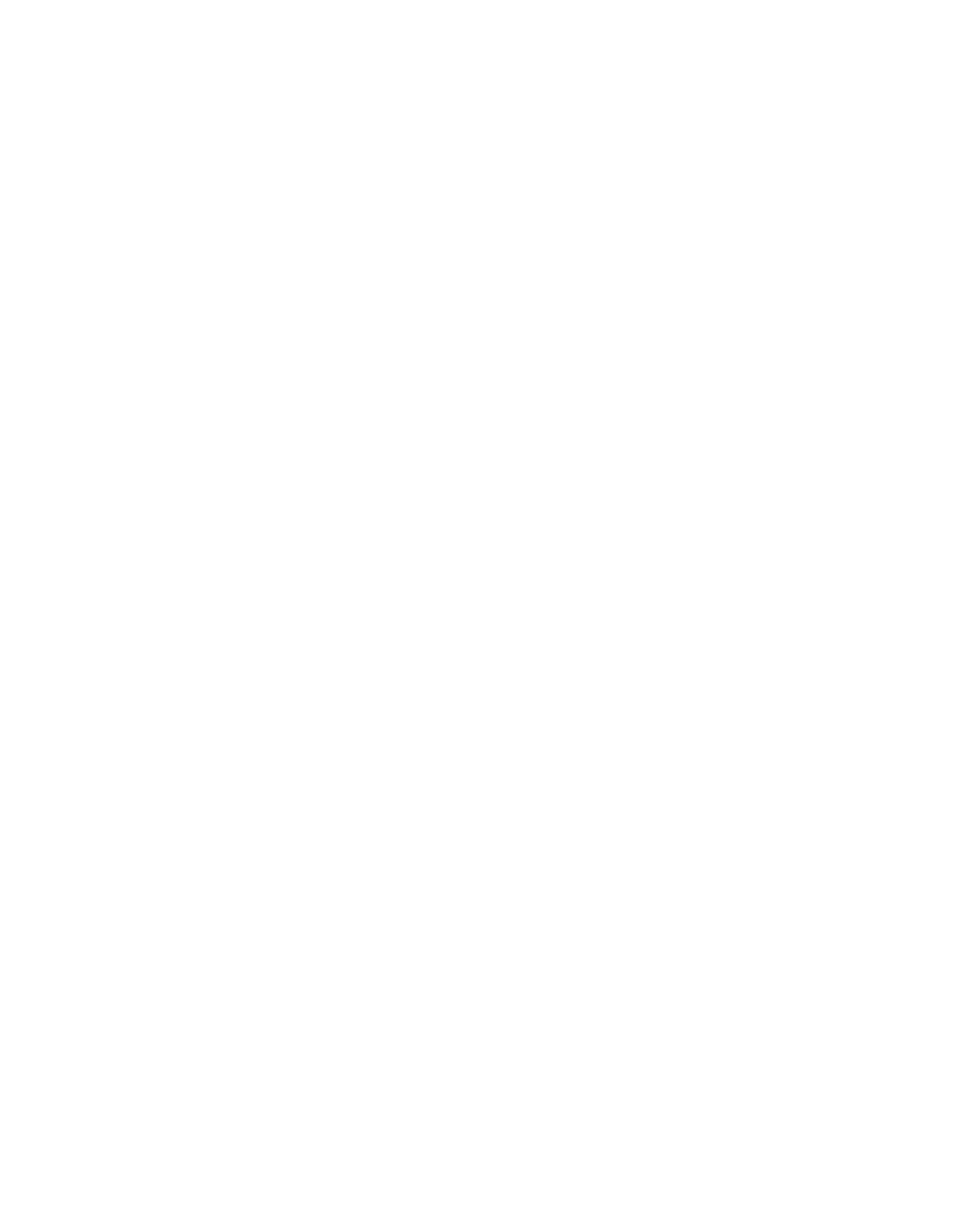ay not be provided by

mplied with.

hin the meaning of Article